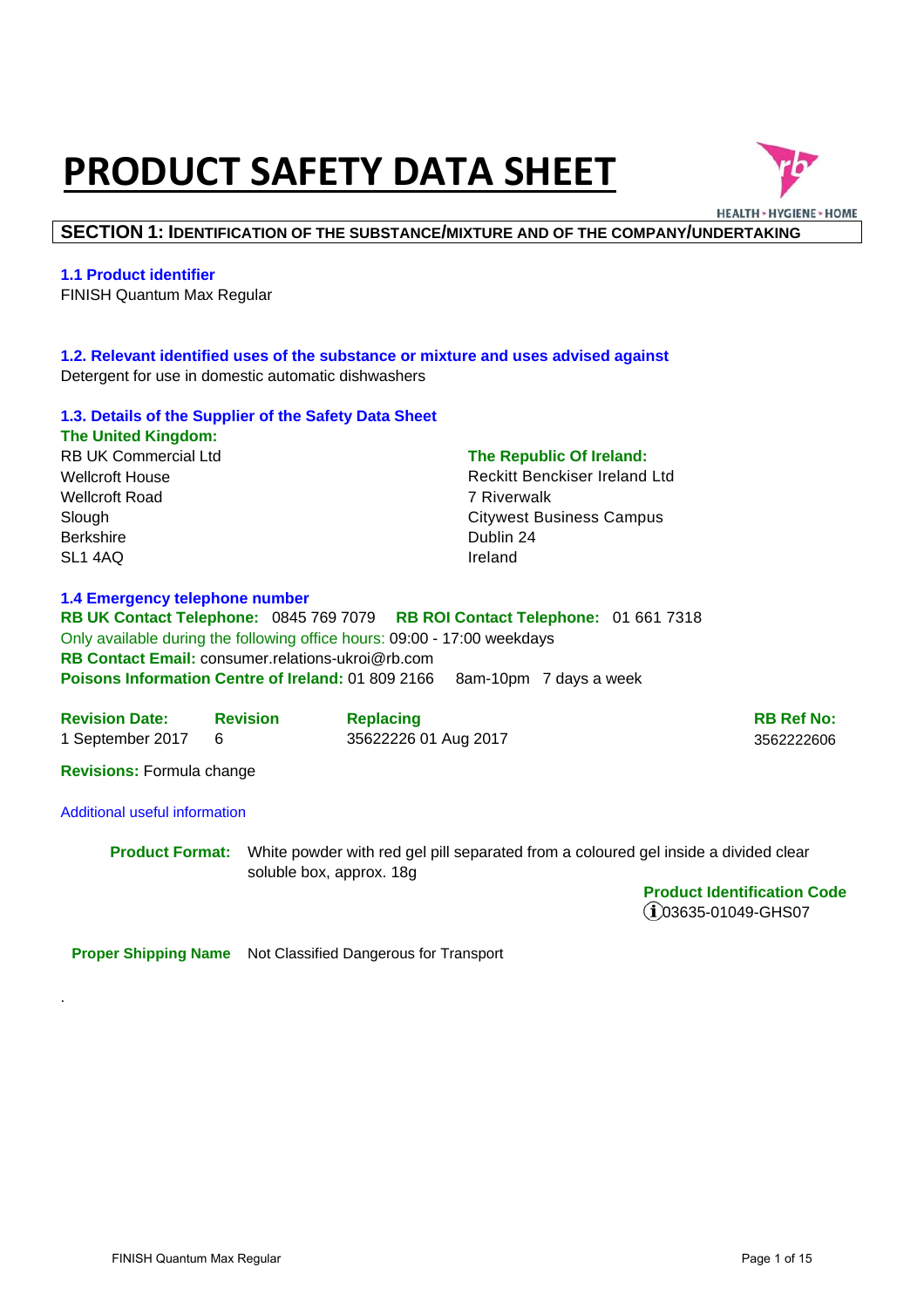| <b>SECTION 2: Hazards identification</b>                                                                                                                        |                                                                                                                                                                                                                                  |
|-----------------------------------------------------------------------------------------------------------------------------------------------------------------|----------------------------------------------------------------------------------------------------------------------------------------------------------------------------------------------------------------------------------|
| 2.1 Classification of the substance or mixture                                                                                                                  |                                                                                                                                                                                                                                  |
| <b>Product definition</b>                                                                                                                                       | : Mixture                                                                                                                                                                                                                        |
| Eye Irrit. 2, H319                                                                                                                                              | Classification according to Regulation (EC) No. 1272/2008 [CLP/GHS]                                                                                                                                                              |
|                                                                                                                                                                 | The product is classified as hazardous according to Regulation (EC) 1272/2008 as amended.                                                                                                                                        |
|                                                                                                                                                                 | See Section 16 for the full text of the H statements declared above.                                                                                                                                                             |
|                                                                                                                                                                 | See Section 11 for more detailed information on health effects and symptoms.                                                                                                                                                     |
|                                                                                                                                                                 |                                                                                                                                                                                                                                  |
| 2.2 Label elements                                                                                                                                              |                                                                                                                                                                                                                                  |
| <b>Hazard pictograms</b>                                                                                                                                        |                                                                                                                                                                                                                                  |
|                                                                                                                                                                 |                                                                                                                                                                                                                                  |
| <b>Signal word</b>                                                                                                                                              | Warning                                                                                                                                                                                                                          |
| <b>Hazard statements</b>                                                                                                                                        | : Causes serious eye irritation.                                                                                                                                                                                                 |
| <b>Precautionary statements</b>                                                                                                                                 |                                                                                                                                                                                                                                  |
| <b>General</b>                                                                                                                                                  | : Keep out of reach of children. If medical advice is needed, have product container<br>or label at hand.                                                                                                                        |
| <b>Prevention</b>                                                                                                                                               | : Not applicable.                                                                                                                                                                                                                |
| <b>Response</b>                                                                                                                                                 | : IF IN EYES: Rinse cautiously with water for several minutes. Remove contact<br>lenses, if present and easy to do. Continue rinsing. If eye irritation persists: Get<br>medical advice/attention.                               |
| <b>Storage</b>                                                                                                                                                  | : Not applicable.                                                                                                                                                                                                                |
| <b>Disposal</b>                                                                                                                                                 | : Not applicable.                                                                                                                                                                                                                |
| <b>Hazardous ingredients</b>                                                                                                                                    | : Not applicable.                                                                                                                                                                                                                |
| <b>Supplemental label</b><br>elements                                                                                                                           | : Contains Subtilisin. May produce an allergic reaction.                                                                                                                                                                         |
|                                                                                                                                                                 | <b>Ingredient Declaration:</b><br>5 - < 15 % oxygen-based bleaching agents,<br>5 - < 15 % polycarboxylates.<br>< 5 % phosphonates<br>< 5 % non-ionic surfactants.<br>Contains enzymes (Subtilisin, Amylase)<br>Contains perfumes |
| <b>Annex XVII - Restrictions</b><br>on the manufacture,<br>placing on the market and<br>use of certain dangerous<br>substances, mixtures and<br><b>articles</b> | $:$ None.                                                                                                                                                                                                                        |
| <b>Special packaging requirements</b>                                                                                                                           |                                                                                                                                                                                                                                  |
| <b>Containers to be fitted</b><br>with child-resistant<br>fastenings                                                                                            | : Not applicable.                                                                                                                                                                                                                |
| Tactile warning of danger : Not applicable.                                                                                                                     |                                                                                                                                                                                                                                  |
|                                                                                                                                                                 |                                                                                                                                                                                                                                  |
| <b>2.3 Other hazards</b>                                                                                                                                        |                                                                                                                                                                                                                                  |
| Other hazards which do<br>not result in classification                                                                                                          | : None known.                                                                                                                                                                                                                    |
| <b>Additional information</b>                                                                                                                                   | : Short term Skin Bleaching agent. IF ON SKIN: Rinse skin with water.                                                                                                                                                            |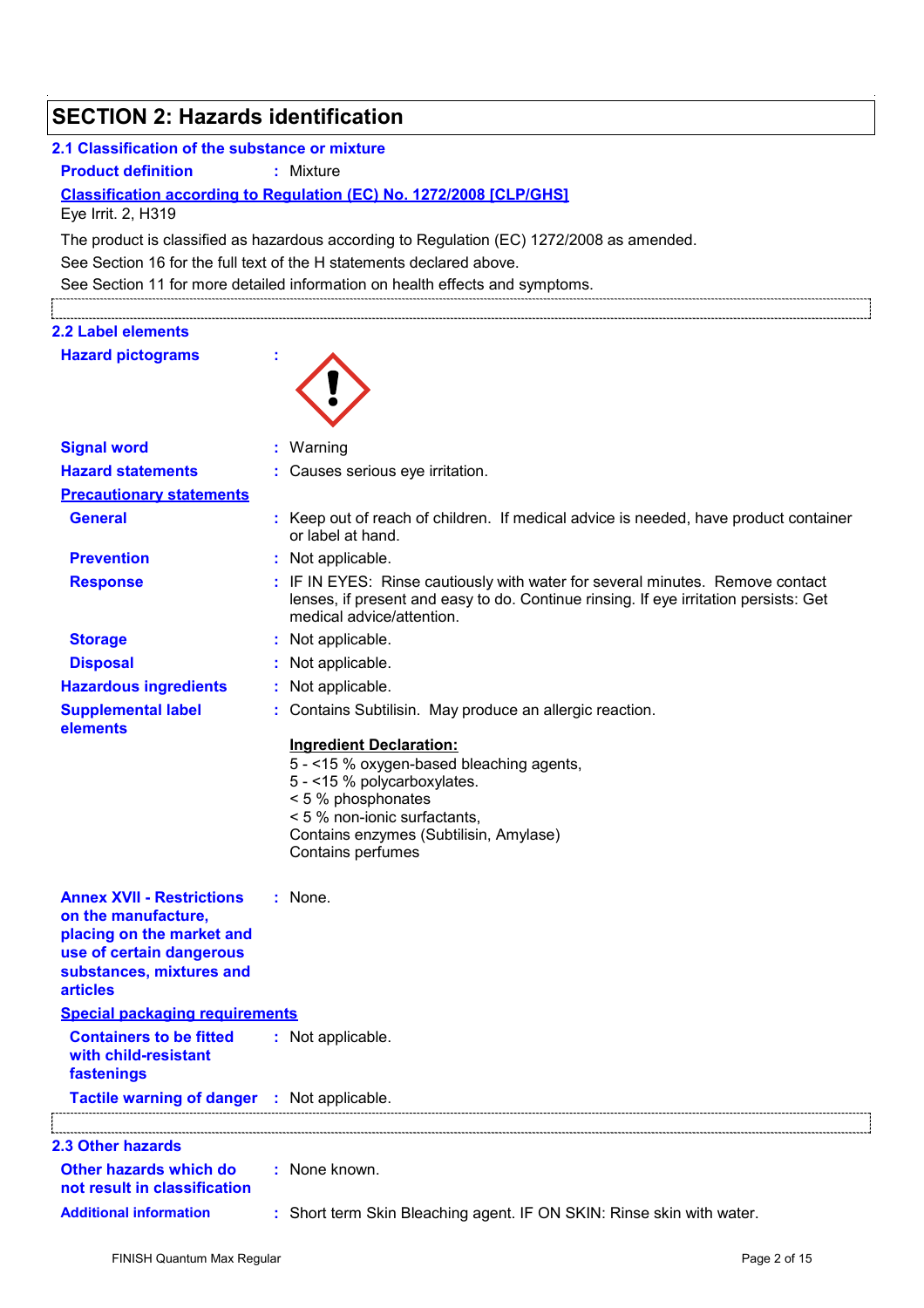# **SECTION 2: Hazards identification**

### **SECTION 3: Composition/information on ingredients**

| <b>Product/ingredient name</b>                               | <b>Identifiers</b>                                                                     | $\frac{9}{6}$ | <b>Regulation (EC) No.</b><br>1272/2008 [CLP]                                                                          | <b>Type</b> |
|--------------------------------------------------------------|----------------------------------------------------------------------------------------|---------------|------------------------------------------------------------------------------------------------------------------------|-------------|
| disodium carbonate, compound<br>with hydrogen peroxide (2:3) | REACH #:<br>01-2119457268-30<br>EC: 239-707-6<br>CAS: 15630-89-4                       | $≥10 - ≤25$   | Ox. Sol. 3, H272<br>Acute Tox. 4, H302<br>Eye Dam. 1, H318                                                             | $[1]$       |
| sodium carbonate                                             | REACH #:<br>01-2119485498-19<br>EC: 207-838-8<br>CAS: 497-19-8<br>Index: 011-005-00-2  | $≤10$         | Eye Irrit. 2, H319                                                                                                     | $[1]$       |
| (1-hydroxyethylidene)<br>bisphosphonic acid, sodium salt     | REACH#:<br>01-2119510382-52<br>EC: 249-559-4<br>CAS: 29329-71-3                        | $\leq 5$      | Acute Tox. 4, H302<br>Eye Irrit. 2, H319                                                                               | $[1]$       |
| Subtilisin                                                   | REACH #:<br>01-2119480434-38<br>EC: 232-752-2<br>CAS: 9014-01-1<br>Index: 647-012-00-8 | $\leq$ 3      | Skin Irrit. 2, H315<br>Eye Dam. 1, H318<br>Resp. Sens. 1, H334<br><b>STOT SE 3, H335</b><br>Aquatic Chronic 2,<br>H411 | $[1]$       |
| Alcohols, C12-13, ethoxylated                                | EC: 500-165-3<br>CAS: 66455-14-9                                                       | $\leq 1$      | Eye Dam. 1, H318<br>Aquatic Acute 1, H400<br>$(M=1)$                                                                   | $[1]$       |
| Alcohols, C12-18, ethoxylated and<br>propoxylated            | REACH#:<br>02-2119548505-30<br>EC: 500-242-1<br>CAS: 69227-21-0                        | $≤0.3$        | Aquatic Acute 1, H400<br>$(M=1)$                                                                                       | $[1]$       |
|                                                              |                                                                                        |               | See Section 16 for<br>the full text of the H<br>statements declared<br>above.                                          |             |

There are no additional ingredients present which, within the current knowledge of the supplier and in the concentrations applicable, are classified as hazardous to health or the environment, are PBTs, vPvBs or Substances of equivalent concern, or have been assigned a workplace exposure limit and hence require reporting in this section.

Type

[1] Substance classified with a health or environmental hazard

[2] Substance with a workplace exposure limit

[3] Substance meets the criteria for PBT according to Regulation (EC) No. 1907/2006, Annex XIII

[4] Substance meets the criteria for vPvB according to Regulation (EC) No. 1907/2006, Annex XIII

[5] Substance of equivalent concern

Occupational exposure limits, if available, are listed in Section 8.

# **SECTION 4: First aid measures**

#### **4.1 Description of first aid measures**

#### **Eye contact :**

: Immediately flush eyes with plenty of water, occasionally lifting the upper and lower eyelids. Check for and remove any contact lenses. Continue to rinse for at least 10 minutes. Get medical attention.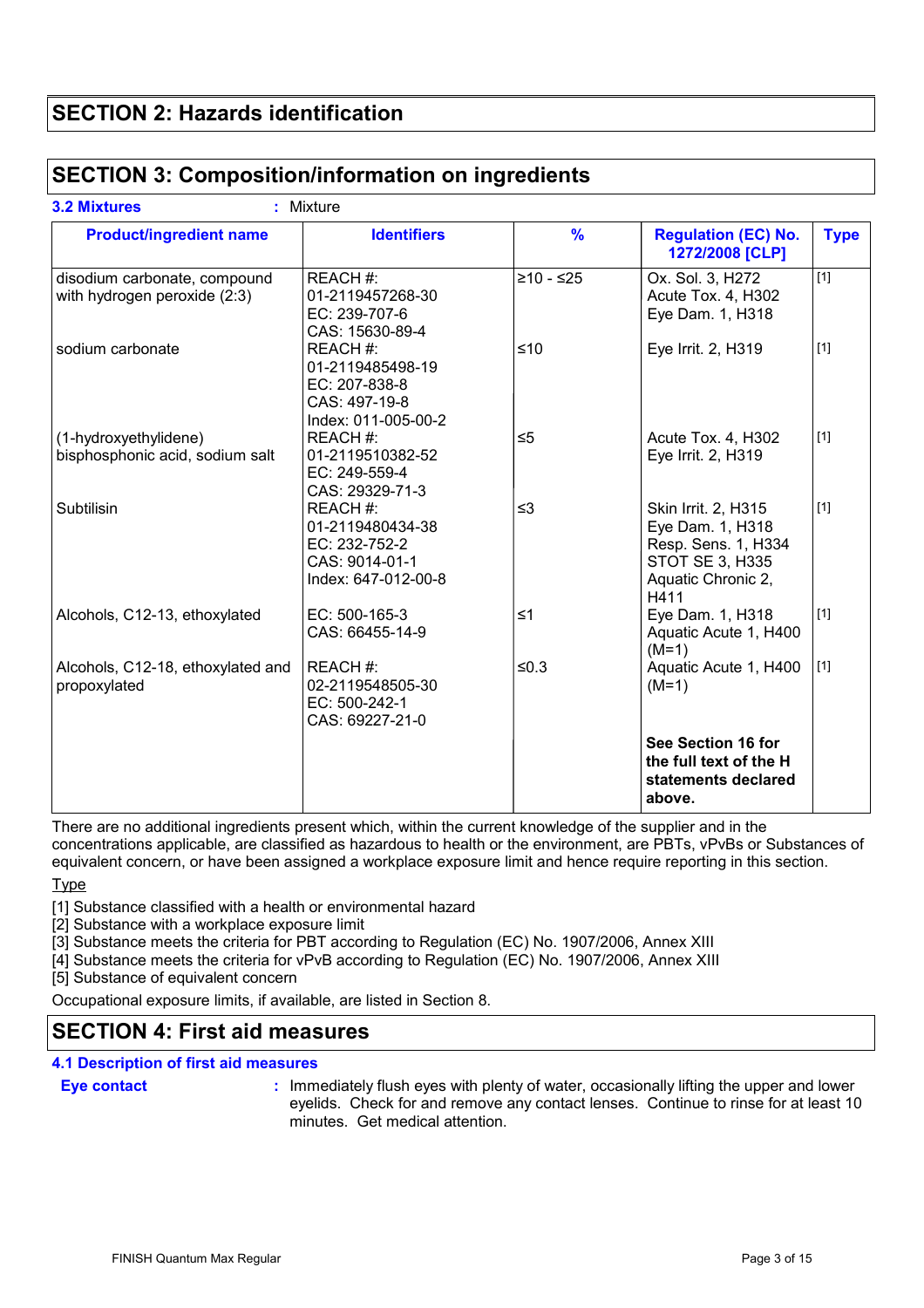# **SECTION 4: First aid measures**

| <b>Inhalation</b>                 | : Remove victim to fresh air and keep at rest in a position comfortable for breathing.<br>If not breathing, if breathing is irregular or if respiratory arrest occurs, provide<br>artificial respiration or oxygen by trained personnel. It may be dangerous to the<br>person providing aid to give mouth-to-mouth resuscitation. Get medical attention if<br>adverse health effects persist or are severe. If unconscious, place in recovery<br>position and get medical attention immediately. Maintain an open airway. Loosen<br>tight clothing such as a collar, tie, belt or waistband. In case of inhalation of<br>decomposition products in a fire, symptoms may be delayed. The exposed person<br>may need to be kept under medical surveillance for 48 hours.                                                       |
|-----------------------------------|------------------------------------------------------------------------------------------------------------------------------------------------------------------------------------------------------------------------------------------------------------------------------------------------------------------------------------------------------------------------------------------------------------------------------------------------------------------------------------------------------------------------------------------------------------------------------------------------------------------------------------------------------------------------------------------------------------------------------------------------------------------------------------------------------------------------------|
| <b>Skin contact</b>               | : Flush contaminated skin with plenty of water. Remove contaminated clothing and<br>shoes. Get medical attention if symptoms occur. Wash clothing before reuse.<br>Clean shoes thoroughly before reuse.                                                                                                                                                                                                                                                                                                                                                                                                                                                                                                                                                                                                                      |
| <b>Ingestion</b>                  | : Wash out mouth with water. Remove dentures if any. Remove victim to fresh air<br>and keep at rest in a position comfortable for breathing. If material has been<br>swallowed and the exposed person is conscious, give small quantities of water to<br>drink. Stop if the exposed person feels sick as vomiting may be dangerous. Do not<br>induce vomiting unless directed to do so by medical personnel. If vomiting occurs,<br>the head should be kept low so that vomit does not enter the lungs. Get medical<br>attention if adverse health effects persist or are severe. Never give anything by<br>mouth to an unconscious person. If unconscious, place in recovery position and get<br>medical attention immediately. Maintain an open airway. Loosen tight clothing such<br>as a collar, tie, belt or waistband. |
| <b>Protection of first-aiders</b> | : No action shall be taken involving any personal risk or without suitable training. It<br>may be dangerous to the person providing aid to give mouth-to-mouth resuscitation.                                                                                                                                                                                                                                                                                                                                                                                                                                                                                                                                                                                                                                                |

| 4.2 Most important symptoms and effects, both acute and delayed |  |
|-----------------------------------------------------------------|--|
| <b>Over-exposure signs/symptoms</b>                             |  |

| <b>Eye contact</b>  | : Adverse symptoms may include the following:<br>pain or irritation<br>watering<br>redness |
|---------------------|--------------------------------------------------------------------------------------------|
| <b>Inhalation</b>   | : No specific data.                                                                        |
| <b>Skin contact</b> | : No specific data.                                                                        |
| <b>Ingestion</b>    | : No specific data.                                                                        |

| Notes to physician         | : In case of inhalation of decomposition products in a fire, symptoms may be delayed.<br>The exposed person may need to be kept under medical surveillance for 48 hours. |
|----------------------------|--------------------------------------------------------------------------------------------------------------------------------------------------------------------------|
| <b>Specific treatments</b> | : No specific treatment.                                                                                                                                                 |

# **SECTION 5: Firefighting measures**

| 5.1 Extinguishing media                |                                                                 |
|----------------------------------------|-----------------------------------------------------------------|
| <b>Suitable extinguishing</b><br>media | : Use an extinguishing agent suitable for the surrounding fire. |
| Unsuitable extinguishing<br>media      | : None known.                                                   |

| 5.2 Special hazards arising from the substance or mixture |                                         |
|-----------------------------------------------------------|-----------------------------------------|
| <b>Hazards from the</b>                                   | : No specific fire or explosion hazard. |
| substance or mixture                                      |                                         |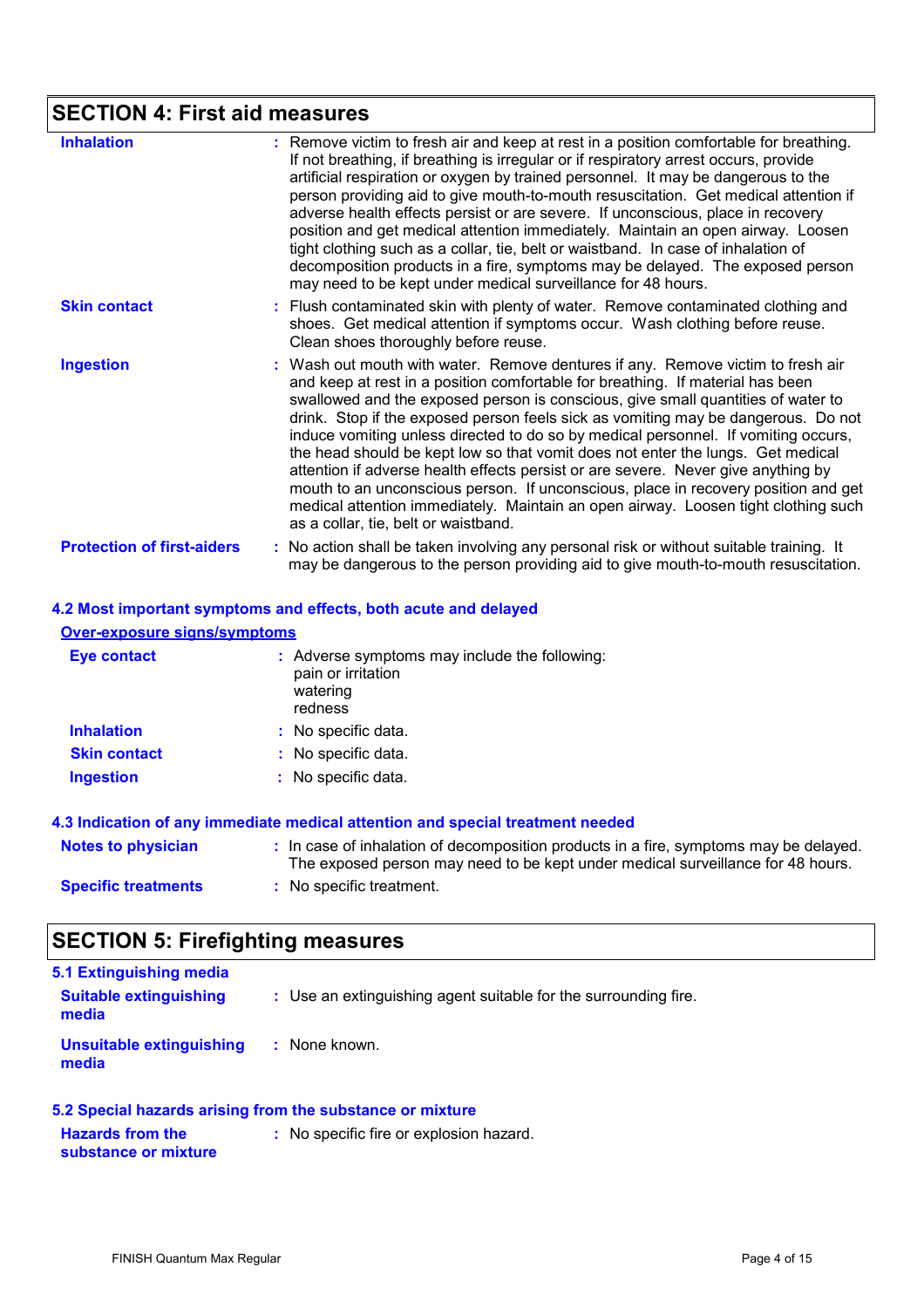# **SECTION 5: Firefighting measures**

| <b>Hazardous thermal</b><br>decomposition products       | : Decomposition products may include the following materials:<br>carbon dioxide<br>carbon monoxide<br>nitrogen oxides<br>sulfur oxides<br>phosphorus oxides<br>metal oxide/oxides                                                                                                                                                                                     |
|----------------------------------------------------------|-----------------------------------------------------------------------------------------------------------------------------------------------------------------------------------------------------------------------------------------------------------------------------------------------------------------------------------------------------------------------|
| <b>5.3 Advice for firefighters</b>                       |                                                                                                                                                                                                                                                                                                                                                                       |
| <b>Special protective actions</b><br>for fire-fighters   | : Promptly isolate the scene by removing all persons from the vicinity of the incident if<br>there is a fire. No action shall be taken involving any personal risk or without<br>suitable training.                                                                                                                                                                   |
| <b>Special protective</b><br>equipment for fire-fighters | : Fire-fighters should wear appropriate protective equipment and self-contained<br>breathing apparatus (SCBA) with a full face-piece operated in positive pressure<br>mode. Clothing for fire-fighters (including helmets, protective boots and gloves)<br>conforming to European standard EN 469 will provide a basic level of protection for<br>chemical incidents. |

# **SECTION 6: Accidental release measures**

|                                                          | 6.1 Personal precautions, protective equipment and emergency procedures                                                                                                                                                                                                                                                                                                         |
|----------------------------------------------------------|---------------------------------------------------------------------------------------------------------------------------------------------------------------------------------------------------------------------------------------------------------------------------------------------------------------------------------------------------------------------------------|
| For non-emergency<br>personnel                           | : No action shall be taken involving any personal risk or without suitable training.<br>Evacuate surrounding areas. Keep unnecessary and unprotected personnel from<br>entering. Do not touch or walk through spilt material. Provide adequate ventilation.<br>Wear appropriate respirator when ventilation is inadequate. Put on appropriate<br>personal protective equipment. |
|                                                          | For emergency responders : If specialised clothing is required to deal with the spillage, take note of any<br>information in Section 8 on suitable and unsuitable materials. See also the<br>information in "For non-emergency personnel".                                                                                                                                      |
| <b>6.2 Environmental</b><br>precautions                  | : Avoid dispersal of spilt material and runoff and contact with soil, waterways, drains<br>and sewers. Inform the relevant authorities if the product has caused environmental<br>pollution (sewers, waterways, soil or air).                                                                                                                                                   |
| 6.3 Methods and material for containment and cleaning up |                                                                                                                                                                                                                                                                                                                                                                                 |
| <b>Small spill</b>                                       | : Move containers from spill area. Avoid dust generation. Using a vacuum with<br>HEPA filter will reduce dust dispersal. Place spilled material in a designated,<br>labeled waste container. Dispose of via a licensed waste disposal contractor.                                                                                                                               |
| <b>Large spill</b>                                       | Move containers from spill area. Approach the release from upwind. Prevent entry<br>into sewers, water courses, basements or confined areas. Avoid dust generation.<br>Do not dry sweep. Vacuum dust with equipment fitted with a HEPA filter and place<br>in a closed, labeled waste container. Dispose of via a licensed waste disposal<br>contractor.                        |
| <b>6.4 Reference to other</b><br><b>sections</b>         | : See Section 1 for emergency contact information.<br>See Section 8 for information on appropriate personal protective equipment.<br>See Section 13 for additional waste treatment information.                                                                                                                                                                                 |

### **SECTION 7: Handling and storage**

The information in this section contains generic advice and guidance. The list of Identified Uses in Section 1 should be consulted for any available use-specific information provided in the Exposure Scenario(s).

#### **7.1 Precautions for safe handling**

| <b>Protective measures</b> | : Put on appropriate personal protective equipment (see Section 8). Do not ingest.<br>Avoid contact with eyes, skin and clothing. Keep in the original container or an<br>approved alternative made from a compatible material, kept tightly closed when not<br>in use. Empty containers retain product residue and can be hazardous. Do not<br>reuse container. |
|----------------------------|------------------------------------------------------------------------------------------------------------------------------------------------------------------------------------------------------------------------------------------------------------------------------------------------------------------------------------------------------------------|
|----------------------------|------------------------------------------------------------------------------------------------------------------------------------------------------------------------------------------------------------------------------------------------------------------------------------------------------------------------------------------------------------------|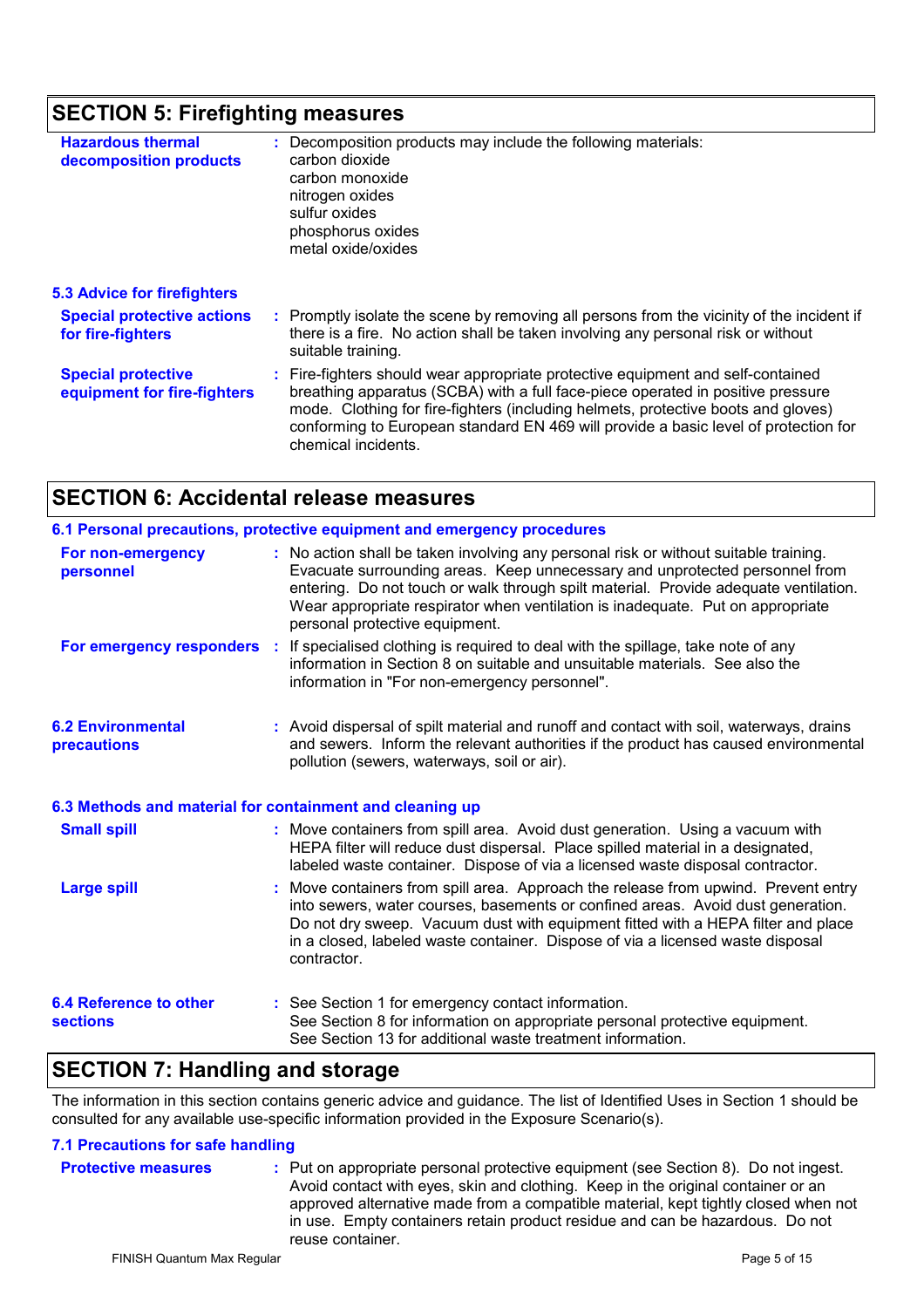### **SECTION 7: Handling and storage**

| <b>Advice on general</b><br>occupational hygiene<br>information on hygiene measures. | : Eating, drinking and smoking should be prohibited in areas where this material is<br>handled, stored and processed. Workers should wash hands and face before<br>eating, drinking and smoking. Remove contaminated clothing and protective<br>equipment before entering eating areas. See also Section 8 for additional |
|--------------------------------------------------------------------------------------|---------------------------------------------------------------------------------------------------------------------------------------------------------------------------------------------------------------------------------------------------------------------------------------------------------------------------|
|--------------------------------------------------------------------------------------|---------------------------------------------------------------------------------------------------------------------------------------------------------------------------------------------------------------------------------------------------------------------------------------------------------------------------|

#### **7.2 Conditions for safe storage, including any incompatibilities**

Do not store above the following temperature: 40°C (104°F). Store in accordance with local regulations. Store in original container protected from direct sunlight in a dry, cool and well-ventilated area, away from incompatible materials (see Section 10) and food and drink. Keep container tightly closed and sealed until ready for use. Containers that have been opened must be carefully resealed and kept upright to prevent leakage. Do not store in unlabelled containers. Use appropriate containment to avoid environmental contamination.

#### **Seveso Directive - Reporting thresholds (in tonnes)**

| <b>Name</b>                                                           |                   | <b>Notification and MAPP</b><br>threshold                                        | <b>Safety report threshold</b> |
|-----------------------------------------------------------------------|-------------------|----------------------------------------------------------------------------------|--------------------------------|
| Methanol                                                              |                   | 500                                                                              | 5000                           |
| Do not store above the<br>following temperature:                      | : 40 $^{\circ}$ C |                                                                                  |                                |
| <b>Recommended Storage</b><br><b>Temperature for 3 weeks</b>          | : $<$ 40 °C       |                                                                                  |                                |
| <b>Recommended Storage</b><br>Temperature for up to 6<br><b>weeks</b> | : < 30 °C         |                                                                                  |                                |
| <b>Recommended Storage</b><br><b>Temperature for over 6</b><br>weeks  | : <30 °C          |                                                                                  |                                |
| 7.3 Specific end use(s)                                               |                   |                                                                                  |                                |
| <b>Recommendations</b>                                                |                   | : Consumer uses Washing and cleaning products (including solvent based products) |                                |
| <b>Industrial sector specific</b><br><b>solutions</b>                 | : Not available.  |                                                                                  |                                |

### **SECTION 8: Exposure controls/personal protection**

The information in this section contains generic advice and guidance. Information is provided based on typical anticipated uses of the product. Additional measures might be required for bulk handling or other uses that could significantly increase worker exposure or environmental releases.

#### **8.1 Control parameters**

#### **Occupational exposure limits**

| <b>Product/ingredient name</b><br>methanol |  | <b>Exposure limit values</b><br>EU OEL (Europe, 12/2009). Absorbed through skin. Notes: list<br>of indicative occupational exposure limit values<br>TWA: 200 ppm 8 hours.<br>TWA: 260 mg/m <sup>3</sup> 8 hours. |  |  |
|--------------------------------------------|--|------------------------------------------------------------------------------------------------------------------------------------------------------------------------------------------------------------------|--|--|
|                                            |  |                                                                                                                                                                                                                  |  |  |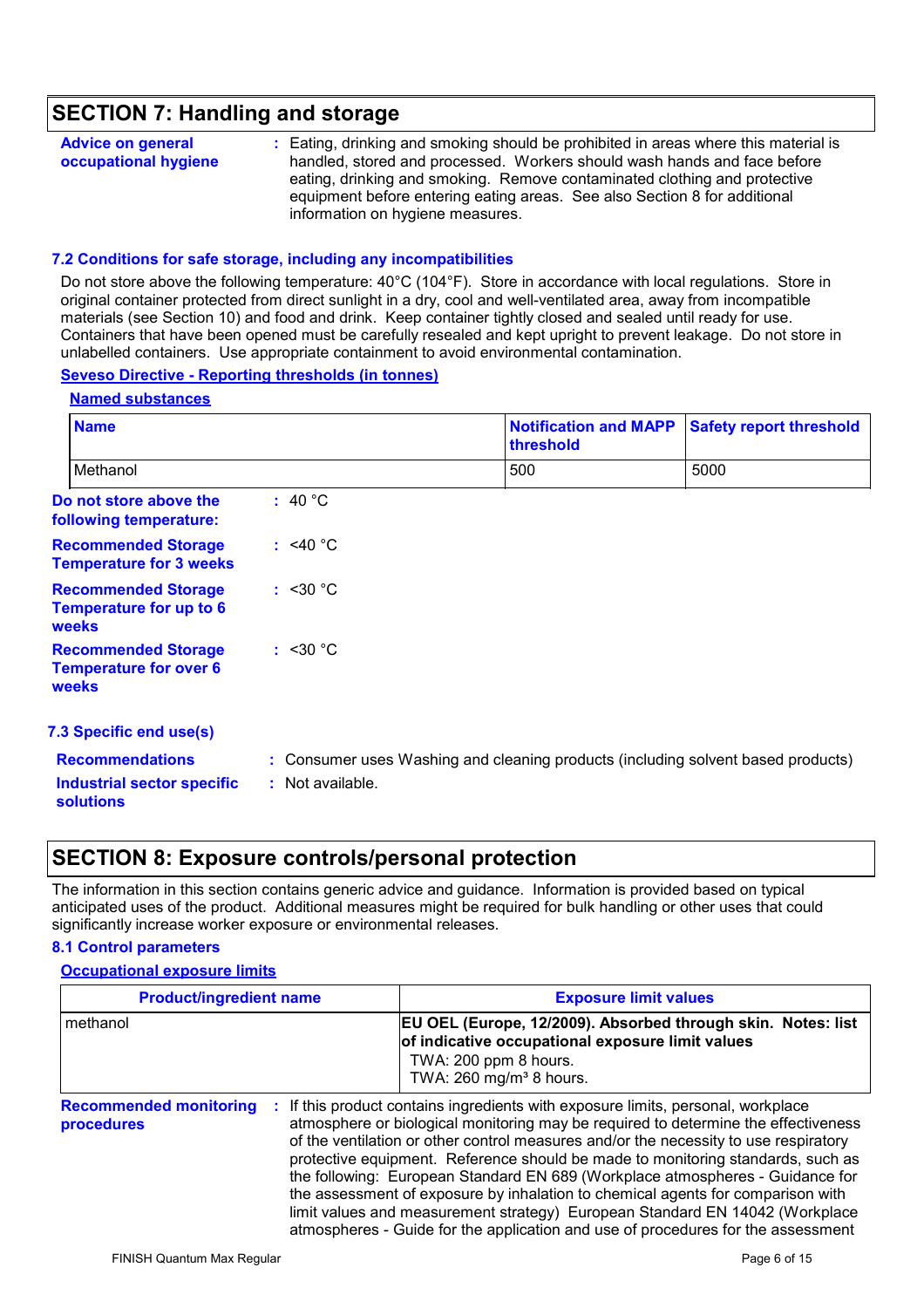# **SECTION 8: Exposure controls/personal protection**

of exposure to chemical and biological agents) European Standard EN 482 (Workplace atmospheres - General requirements for the performance of procedures for the measurement of chemical agents) Reference to national guidance documents for methods for the determination of hazardous substances will also be required.

#### **DNELs/DMELs**

| <b>Product/ingredient name</b>                               | <b>Type</b> | <b>Exposure</b>          | <b>Value</b>             | <b>Population</b> | <b>Effects</b> |
|--------------------------------------------------------------|-------------|--------------------------|--------------------------|-------------------|----------------|
| disodium carbonate, compound with<br>hydrogen peroxide (2:3) | <b>DNEL</b> | Short term Dermal        | 6.4 mg/cm <sup>2</sup>   | Consumers         |                |
|                                                              | <b>DNEL</b> | Short term Dermal        | $12.8$ mg/<br>$\rm cm^2$ | Workers           |                |
|                                                              | <b>DNEL</b> | Short term<br>Inhalation | 5 mg/ $m3$               | <b>Workers</b>    | Systemic       |
| sodium carbonate                                             | <b>DNEL</b> | Long term<br>Inhalation  | 10 mg/ $m3$              | <b>Workers</b>    | Local          |
|                                                              | <b>DNEL</b> | Short term<br>Inhalation | 10 mg/m <sup>3</sup>     | Consumers         | Local          |
| methanol                                                     | <b>DNEL</b> | Long term<br>Inhalation  | $260$ mg/m <sup>3</sup>  | <b>Workers</b>    | Systemic       |
|                                                              | <b>DNEL</b> | Long term Dermal         | 40 mg/kg<br>bw/day       | Workers           | Systemic       |
|                                                              | <b>DNEL</b> | Long term<br>Inhalation  | 50 mg/ $m3$              | Consumers         | Systemic       |
|                                                              | <b>DNEL</b> | Long term Dermal         | 8 mg/kg<br>bw/day        | Consumers         | Systemic       |
|                                                              | <b>DNEL</b> | Long term Oral           | 8 mg/kg<br>bw/day        | Consumers         | Systemic       |

#### **PNECs**

| <b>Product/ingredient name</b>                               | <b>Compartment Detail</b>     | <b>Value</b>                   | <b>Method Detail</b>                                               |
|--------------------------------------------------------------|-------------------------------|--------------------------------|--------------------------------------------------------------------|
| disodium carbonate, compound with<br>hydrogen peroxide (2:3) | Sewage Treatment<br>Plant     | 16.24 mg/l                     | <b>Assessment Factors</b>                                          |
|                                                              | Fresh water                   | $0.035$ mg/l                   | <b>Assessment Factors</b>                                          |
|                                                              | Marine water                  | $0.035$ mg/l                   | <b>Assessment Factors</b>                                          |
| methanol                                                     | Fresh water                   | 20.8 mg/l                      | <b>Assessment Factors</b>                                          |
|                                                              | Marine water                  | $2.08$ mg/l                    | <b>Assessment Factors</b>                                          |
|                                                              | Sewage Treatment<br>Plant     | 100 mg/l                       | <b>Assessment Factors</b>                                          |
|                                                              | Fresh water sediment          | 77 mg/kg dwt                   | <b>Equilibrium Partitioning</b>                                    |
|                                                              | Marine water sediment<br>Soil | 7.7 mg/kg dwt<br>100 mg/kg dwt | <b>Equilibrium Partitioning</b><br><b>Equilibrium Partitioning</b> |

#### **8.2 Exposure controls**

| <b>Appropriate engineering</b><br><b>controls</b> | : Good general ventilation should be sufficient to control worker exposure to airborne<br>contaminants.                                                                                                                                                                                                                                                                                           |
|---------------------------------------------------|---------------------------------------------------------------------------------------------------------------------------------------------------------------------------------------------------------------------------------------------------------------------------------------------------------------------------------------------------------------------------------------------------|
| <b>Individual protection measures</b>             |                                                                                                                                                                                                                                                                                                                                                                                                   |
| <b>Hygiene measures</b>                           | : Wash hands, forearms and face thoroughly after handling chemical products,<br>before eating, smoking and using the lavatory and at the end of the working period.<br>Appropriate techniques should be used to remove potentially contaminated clothing.<br>Wash contaminated clothing before reusing. Ensure that eyewash stations and<br>safety showers are close to the workstation location. |
| <b>Eye/face protection</b>                        | : Safety eyewear complying with an approved standard should be used when a risk<br>assessment indicates this is necessary to avoid exposure to liquid splashes, mists,<br>gases or dusts. If contact is possible, the following protection should be worn,<br>unless the assessment indicates a higher degree of protection: chemical splash<br>goggles.                                          |
| <b>Skin protection</b>                            |                                                                                                                                                                                                                                                                                                                                                                                                   |

### **Skin protection**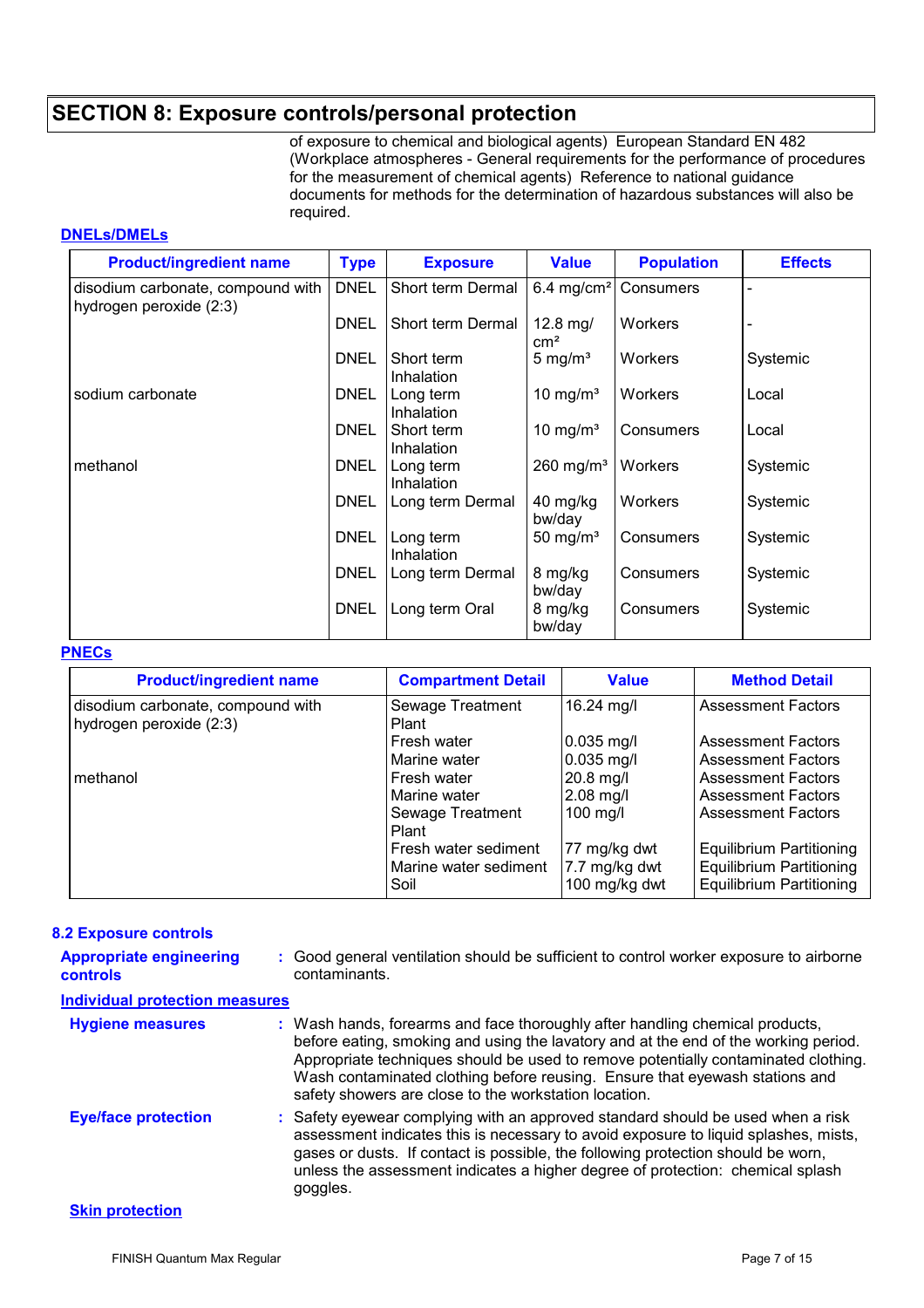# **SECTION 8: Exposure controls/personal protection**

| <b>Hand protection</b>                           | Chemical-resistant, impervious gloves complying with an approved standard should<br>be worn at all times when handling chemical products if a risk assessment indicates<br>this is necessary. Considering the parameters specified by the glove manufacturer,<br>check during use that the gloves are still retaining their protective properties. It<br>should be noted that the time to breakthrough for any glove material may be<br>different for different glove manufacturers. In the case of mixtures, consisting of<br>several substances, the protection time of the gloves cannot be accurately<br>estimated. |  |
|--------------------------------------------------|-------------------------------------------------------------------------------------------------------------------------------------------------------------------------------------------------------------------------------------------------------------------------------------------------------------------------------------------------------------------------------------------------------------------------------------------------------------------------------------------------------------------------------------------------------------------------------------------------------------------------|--|
| <b>Body protection</b>                           | : Personal protective equipment for the body should be selected based on the task<br>being performed and the risks involved and should be approved by a specialist<br>before handling this product.                                                                                                                                                                                                                                                                                                                                                                                                                     |  |
| <b>Other skin protection</b>                     | : Appropriate footwear and any additional skin protection measures should be<br>selected based on the task being performed and the risks involved and should be<br>approved by a specialist before handling this product.                                                                                                                                                                                                                                                                                                                                                                                               |  |
| <b>Respiratory protection</b>                    | Based on the hazard and potential for exposure, select a respirator that meets the<br>appropriate standard or certification. Respirators must be used according to a<br>respiratory protection program to ensure proper fitting, training, and other important<br>aspects of use.                                                                                                                                                                                                                                                                                                                                       |  |
| <b>Environmental exposure</b><br><b>controls</b> | Emissions from ventilation or work process equipment should be checked to<br>ensure they comply with the requirements of environmental protection legislation.<br>In some cases, fume scrubbers, filters or engineering modifications to the process<br>equipment will be necessary to reduce emissions to acceptable levels.                                                                                                                                                                                                                                                                                           |  |

# **SECTION 9: Physical and chemical properties**

| 9.1 Information on basic physical and chemical properties |                                                               |
|-----------------------------------------------------------|---------------------------------------------------------------|
| <b>Appearance</b>                                         |                                                               |
| <b>Physical state</b>                                     | : Solid. [Tablets]                                            |
| <b>Colour</b>                                             | White, Red. Blue.                                             |
| <b>Odour</b>                                              | Characteristic.                                               |
| <b>Odour threshold</b>                                    | Not available.                                                |
| pH                                                        | 10 [Conc. (% w/w): 10%]                                       |
| <b>Melting point/freezing point</b>                       | Not available.                                                |
| <b>Initial boiling point and</b><br>boiling range         | Not available.                                                |
| <b>Flash point</b>                                        | Closed cup: >93.3°C                                           |
| <b>Evaporation rate</b>                                   | Not available.                                                |
| <b>Flammability (solid, gas)</b>                          | Not available.                                                |
| <b>Burning time</b>                                       | Not available.                                                |
| <b>Burning rate</b>                                       | Not available.                                                |
| <b>Upper/lower flammability or</b><br>explosive limits    | Not available.                                                |
| <b>Vapour pressure</b>                                    | : Not available.                                              |
| <b>Vapour density</b>                                     | Not available.                                                |
| <b>Density</b>                                            | Not available.                                                |
| <b>Solubility(ies)</b>                                    | Soluble in the following materials: cold water and hot water. |
| <b>Partition coefficient: n-octanol/ :</b><br>water       | Not applicable.                                               |
| <b>Decomposition temperature</b>                          | : Not available.                                              |
| <b>Viscosity</b>                                          | Not applicable.                                               |
| <b>Explosive properties</b>                               | Not available.                                                |
| <b>Oxidising properties</b>                               | Not available.                                                |
| tablet Weight or volume                                   | $: 15 - 20g$                                                  |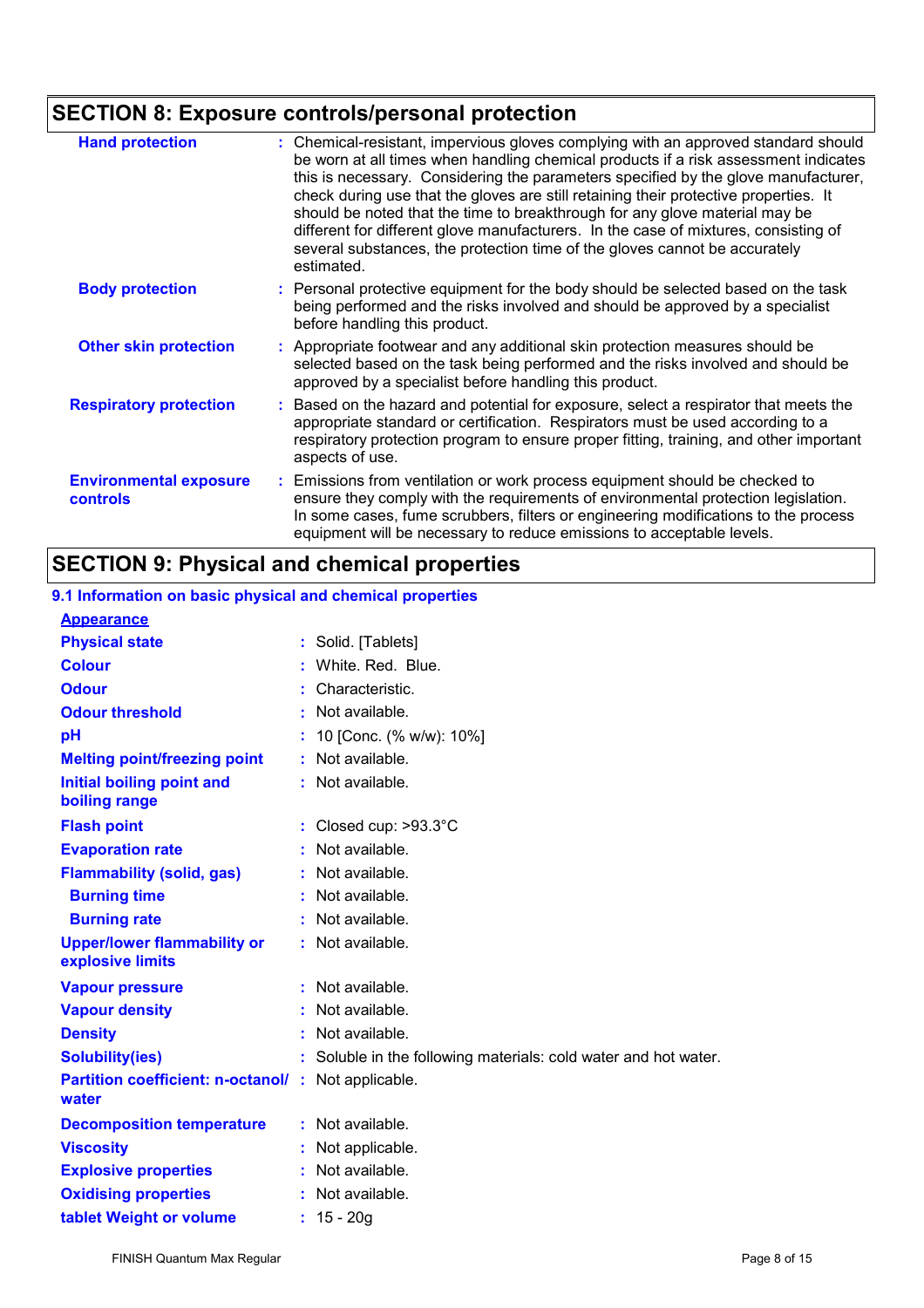|                                                 | <b>SECTION 9: Physical and chemical properties</b>                                                                                                               |
|-------------------------------------------------|------------------------------------------------------------------------------------------------------------------------------------------------------------------|
| <b>Corrosivity Remarks</b>                      | : Not available.                                                                                                                                                 |
| 9.2 Other information                           |                                                                                                                                                                  |
| <b>Solubility in water</b>                      | : Not available.                                                                                                                                                 |
| <b>SADT</b>                                     | : $>55^{\circ}C(50kg)$                                                                                                                                           |
| No additional information.                      |                                                                                                                                                                  |
| <b>SECTION 10: Stability and reactivity</b>     |                                                                                                                                                                  |
| <b>10.1 Reactivity</b>                          | : No specific test data related to reactivity available for this product or its ingredients.                                                                     |
| <b>10.2 Chemical stability</b>                  | The product may not be stable under certain conditions of storage or use. See<br>"Possibility of Hazardous Reactions" for further information.                   |
| 10.3 Possibility of<br>hazardous reactions      | : Hazardous reactions or instability may occur under certain conditions of storage or<br>use.                                                                    |
|                                                 | Risk of exothermic decomposition at elevated temperatures, contact with other<br>substances (such as acids, heavy-metal compounds or amines), friction or shock. |
| <b>10.4 Conditions to avoid</b>                 | Moisture: Keep away from heat and direct sunlight.                                                                                                               |
| 10.5 Incompatible materials                     | : No specific data.                                                                                                                                              |
| <b>10.6 Hazardous</b><br>decomposition products | : Under normal conditions of storage and use, hazardous decomposition products<br>should not be produced.                                                        |
| <b>Instability Conditions</b>                   | Special shipping information For long distance transportTemperature control is<br>required. at °C:30                                                             |
| <b>Instability temperature</b>                  | : Not available.                                                                                                                                                 |

# **SECTION 11: Toxicological information**

### **11.1 Information on toxicological effects**

#### **Acute toxicity**

| <b>Product/ingredient name</b>                                  | <b>Result</b>        | <b>Species</b> | <b>Dose</b> | <b>Exposure</b> |
|-----------------------------------------------------------------|----------------------|----------------|-------------|-----------------|
| disodium carbonate,<br>compound with hydrogen<br>peroxide (2:3) | LD50 Oral            | Rat            | 1034 mg/kg  |                 |
| sodium carbonate                                                | LD50 Dermal          | Rabbit         | >2000 mg/kg |                 |
|                                                                 | LD50 Oral            | Rat            | 2800 mg/kg  |                 |
| (1-hydroxyethylidene)<br>bisphosphonic acid, sodium<br>salt     | LD50 Oral            | Rat            | 1100 mg/kg  |                 |
| subtilisin                                                      | LD50 Oral            | Rat            | 1800 mg/kg  |                 |
| Alcohols, C12-13,<br>ethoxylated                                | LD50 Dermal          | Rat            | $>2$ g/kg   |                 |
|                                                                 | LD50 Oral            | Rat            | >10 g/kg    |                 |
| methanol                                                        | LC50 Inhalation Gas. | Rat            | 145000 ppm  | 1 hours         |
|                                                                 | LC50 Inhalation Gas. | Rat            | 64000 ppm   | 4 hours         |
|                                                                 | LD50 Dermal          | Rabbit         | 15800 mg/kg |                 |
|                                                                 | LD50 Oral            | Rat            | 5600 mg/kg  |                 |

|  |                                 | -- |
|--|---------------------------------|----|
|  | <b>Acute toxicity estimates</b> |    |

**Conclusion/Summary :** Based on available data, the classification criteria are not met.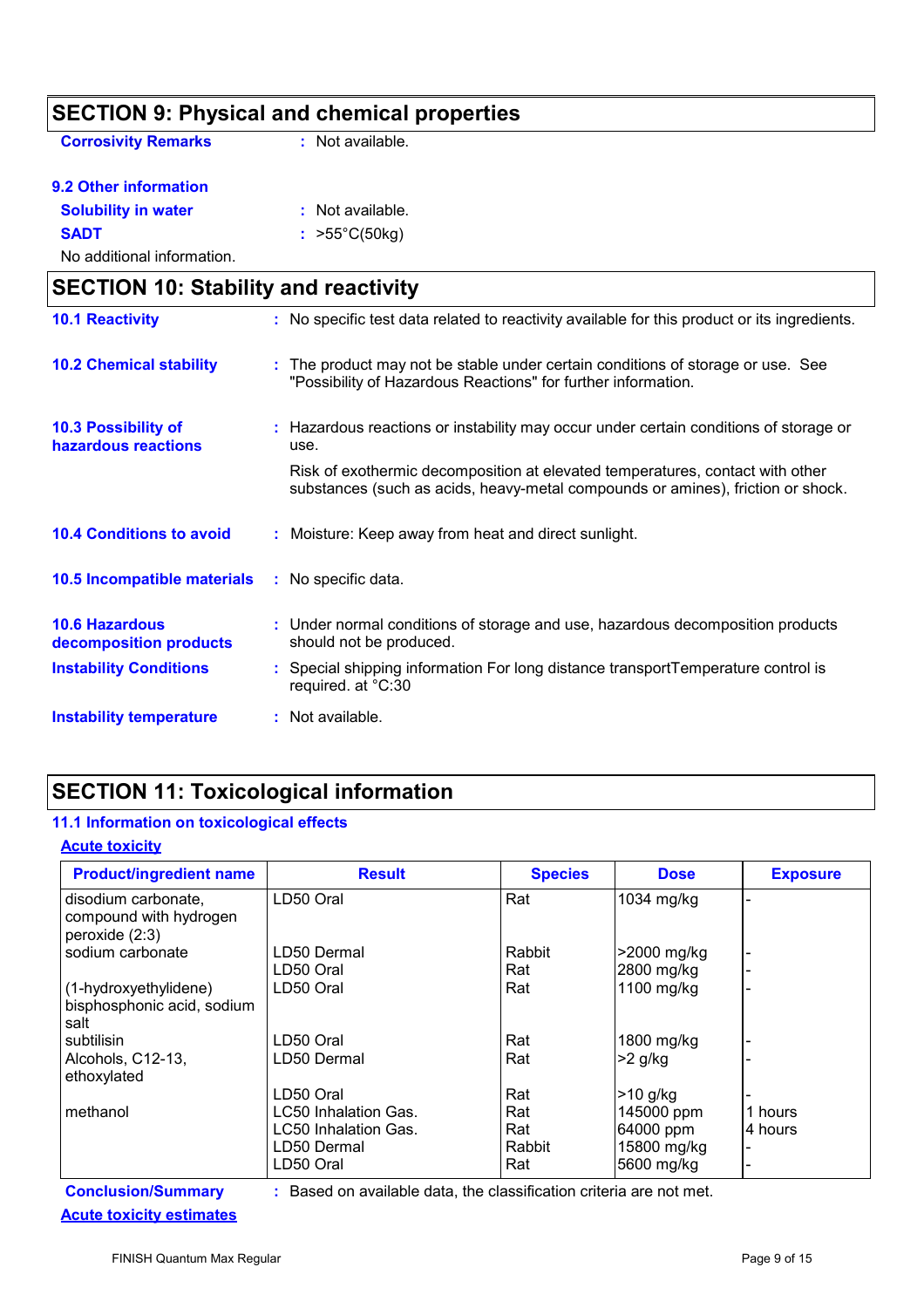# **SECTION 11: Toxicological information**

#### Not available.

#### **Irritation/Corrosion**

| <b>Product/ingredient name</b>                          | <b>Result</b>                                                       | <b>Species</b> | <b>Score</b>                 | <b>Exposure</b>                  | <b>Observation</b> |  |  |
|---------------------------------------------------------|---------------------------------------------------------------------|----------------|------------------------------|----------------------------------|--------------------|--|--|
| sodium carbonate                                        | Eyes - Mild irritant                                                | Rabbit         | $\overline{\phantom{a}}$     | 0.5 minutes<br>100<br>milligrams |                    |  |  |
|                                                         | Eyes - Moderate irritant                                            | Rabbit         | $\qquad \qquad \blacksquare$ | 24 hours 100<br>milligrams       |                    |  |  |
| subtilisin                                              | Eyes - Moderate irritant                                            | Rabbit         |                              | 3 milligrams                     |                    |  |  |
| Alcohols, C12-13,                                       | Skin - Moderate irritant                                            | Rabbit         | $\frac{1}{2}$                | 24 hours 500<br>microliters      |                    |  |  |
| ethoxylated<br>methanol                                 | Eyes - Moderate irritant                                            | Rabbit         | $\qquad \qquad \blacksquare$ | 24 hours 100<br>milligrams       |                    |  |  |
|                                                         | Eyes - Moderate irritant                                            | Rabbit         | -                            | 40 milligrams                    |                    |  |  |
|                                                         | Skin - Moderate irritant                                            | Rabbit         |                              | 24 hours 20<br>milligrams        |                    |  |  |
| <b>Skin</b>                                             | : Based on available data, the classification criteria are not met. |                |                              |                                  |                    |  |  |
| <b>Eyes</b>                                             | Based on Calculation method: Causes serious eye irritation.         |                |                              |                                  |                    |  |  |
| <b>Respiratory</b>                                      | : Based on available data, the classification criteria are not met. |                |                              |                                  |                    |  |  |
| <b>Sensitisation</b>                                    |                                                                     |                |                              |                                  |                    |  |  |
| No known effect according to our database.              |                                                                     |                |                              |                                  |                    |  |  |
| <b>Skin</b>                                             | : Based on available data, the classification criteria are not met. |                |                              |                                  |                    |  |  |
| <b>Respiratory</b>                                      | : Based on available data, the classification criteria are not met. |                |                              |                                  |                    |  |  |
| <b>Mutagenicity</b>                                     |                                                                     |                |                              |                                  |                    |  |  |
| No known effect according to our database.              |                                                                     |                |                              |                                  |                    |  |  |
| <b>Conclusion/Summary</b><br><b>Carcinogenicity</b>     | : Based on available data, the classification criteria are not met. |                |                              |                                  |                    |  |  |
| No known effect according to our database.              |                                                                     |                |                              |                                  |                    |  |  |
| <b>Conclusion/Summary</b>                               | : Based on available data, the classification criteria are not met. |                |                              |                                  |                    |  |  |
| <b>Reproductive toxicity</b>                            |                                                                     |                |                              |                                  |                    |  |  |
| No known effect according to our database.              |                                                                     |                |                              |                                  |                    |  |  |
| <b>Conclusion/Summary</b>                               | : Based on available data, the classification criteria are not met. |                |                              |                                  |                    |  |  |
| <b>Teratogenicity</b>                                   |                                                                     |                |                              |                                  |                    |  |  |
| No known effect according to our database.              |                                                                     |                |                              |                                  |                    |  |  |
| <b>Conclusion/Summary</b>                               | : Based on available data, the classification criteria are not met. |                |                              |                                  |                    |  |  |
| <b>Specific target organ toxicity (single exposure)</b> |                                                                     |                |                              |                                  |                    |  |  |
| <b>Product/ingredient name</b>                          | <b>Category</b>                                                     |                | <b>Route of</b><br>exposure  | <b>Target organs</b>             |                    |  |  |

|            |                        | exposure        | --                              |
|------------|------------------------|-----------------|---------------------------------|
| subtilisin | Category 3             | Not applicable. | Respiratory tract<br>irritation |
| I methanol | ∣Category <sup>1</sup> | Not determined  | l Not determined                |

#### **Specific target organ toxicity (repeated exposure)**

No known effect according to our database.

#### **Aspiration hazard**

No known effect according to our database.

#### **Potential acute health effects**

**Eye contact :** Causes serious eye irritation.

FINISH Quantum Max Regular **Page 10 of 15** Page 10 of 15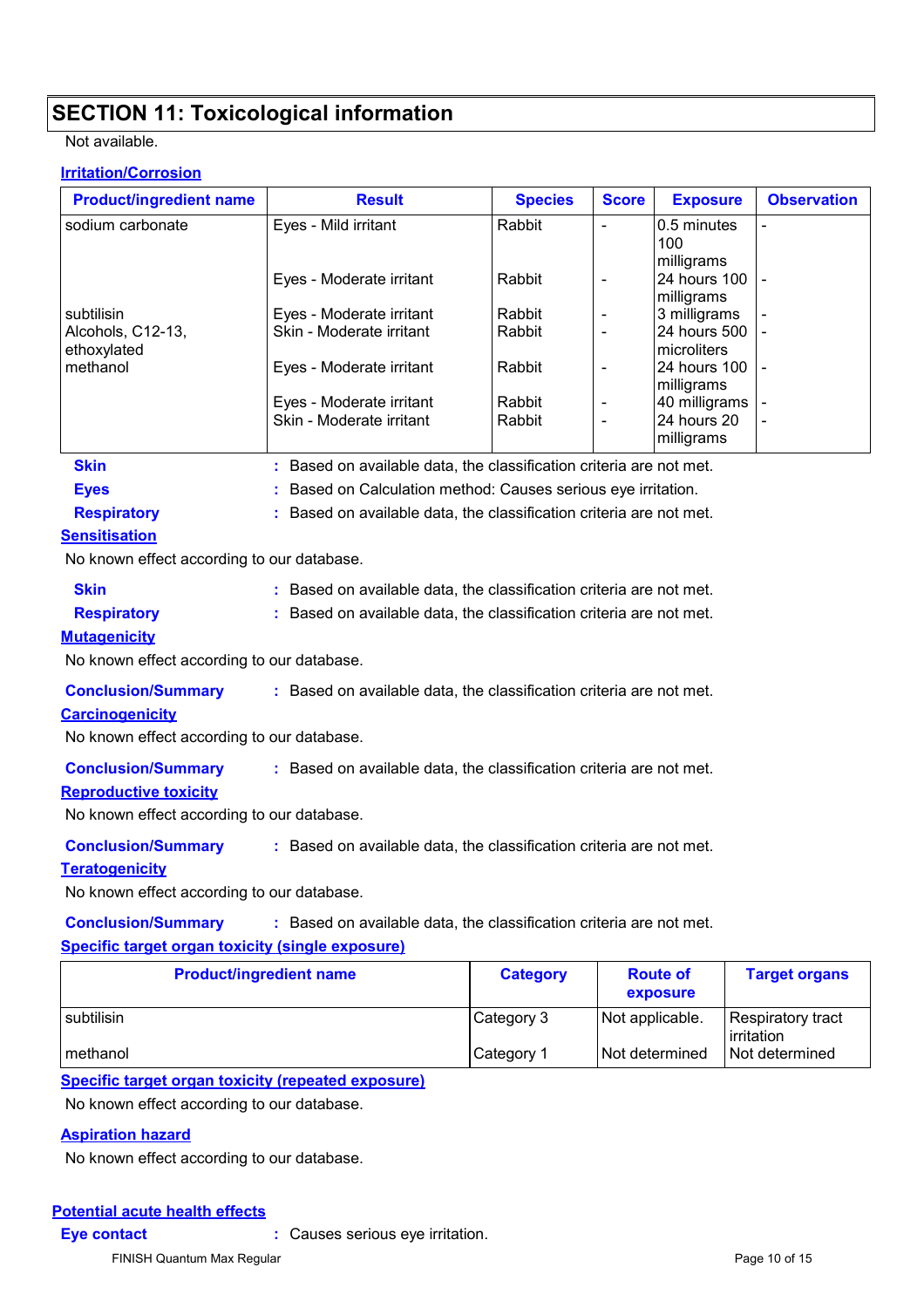| <b>SECTION 11: Toxicological information</b> |                                                                                            |
|----------------------------------------------|--------------------------------------------------------------------------------------------|
| <b>Inhalation</b>                            | : No known significant effects or critical hazards.                                        |
| <b>Skin contact</b>                          | : No known significant effects or critical hazards.                                        |
| <b>Ingestion</b>                             | : No known significant effects or critical hazards.                                        |
|                                              | <b>Symptoms related to the physical, chemical and toxicological characteristics</b>        |
| <b>Eye contact</b>                           | : Adverse symptoms may include the following:<br>pain or irritation<br>watering<br>redness |
| <b>Inhalation</b>                            | : No specific data.                                                                        |
| <b>Skin contact</b>                          | : No specific data.                                                                        |
| <b>Ingestion</b>                             | : No specific data.                                                                        |
|                                              | Delayed and immediate effects as well as chronic effects from short and long-term exposure |
| <b>Short term exposure</b>                   |                                                                                            |
| <b>Potential immediate</b><br>effects        | $:$ Not available.                                                                         |
| <b>Potential delayed effects</b>             | $:$ Not available.                                                                         |
| <b>Long term exposure</b>                    |                                                                                            |
| <b>Potential immediate</b><br>effects        | : Not available.                                                                           |
| <b>Potential delayed effects</b>             | : Not available.                                                                           |
| <b>Potential chronic health effects</b>      |                                                                                            |
| Not available.                               |                                                                                            |
| <b>Conclusion/Summary</b>                    | : Based on available data, the classification criteria are not met.                        |
| <b>General</b>                               | : No known significant effects or critical hazards.                                        |
| <b>Carcinogenicity</b>                       | No known significant effects or critical hazards.                                          |
| <b>Mutagenicity</b>                          | : No known significant effects or critical hazards.                                        |
| <b>Teratogenicity</b>                        | No known significant effects or critical hazards.                                          |
| <b>Developmental effects</b>                 | : No known significant effects or critical hazards.                                        |
| <b>Fertility effects</b>                     | : No known significant effects or critical hazards.                                        |
| <b>Other information</b>                     | : Not available.                                                                           |

# **SECTION 12: Ecological information**

### **12.1 Toxicity**

| <b>Product/ingredient name</b>                                    | <b>Result</b>                      | <b>Species</b>                             | <b>Exposure</b> |
|-------------------------------------------------------------------|------------------------------------|--------------------------------------------|-----------------|
| disodium carbonate,<br>compound with hydrogen<br>peroxide $(2:3)$ | Acute EC50 70 mg/l                 | Algae - Chlorella emersonii                | 240 hours       |
|                                                                   | Acute EC50 4.9 mg/l                | Daphnia - Daphnia Pulex                    | 48 hours        |
|                                                                   | Acute IC50 68000 µg/l Fresh water  | Algae - Pseudokirchneriella<br>subcapitata | 96 hours        |
|                                                                   | Acute LC50 70.7 mg/l               | Fish - Pimephales promelas                 | 96 hours        |
| sodium carbonate                                                  | Acute EC50 242000 µg/l Fresh water | Algae - Navicula seminulum                 | 96 hours        |
|                                                                   | Acute LC50 176000 µg/l Fresh water | Crustaceans - Amphipoda                    | 48 hours        |
|                                                                   | Acute LC50 265000 µg/l Fresh water | Daphnia - Daphnia magna                    | 48 hours        |
|                                                                   | Acute LC50 300000 µg/l Fresh water | Fish - Lepomis macrochirus                 | 96 hours        |
| (1-hydroxyethylidene)                                             | Acute EC50 >170 mg/l Fresh water   | Daphnia - Daphnia magna                    | 96 hours        |
| bisphosphonic acid, sodium<br>salt                                |                                    |                                            |                 |
| FINISH Quantum Max Regular                                        |                                    |                                            | Page 11 of 15   |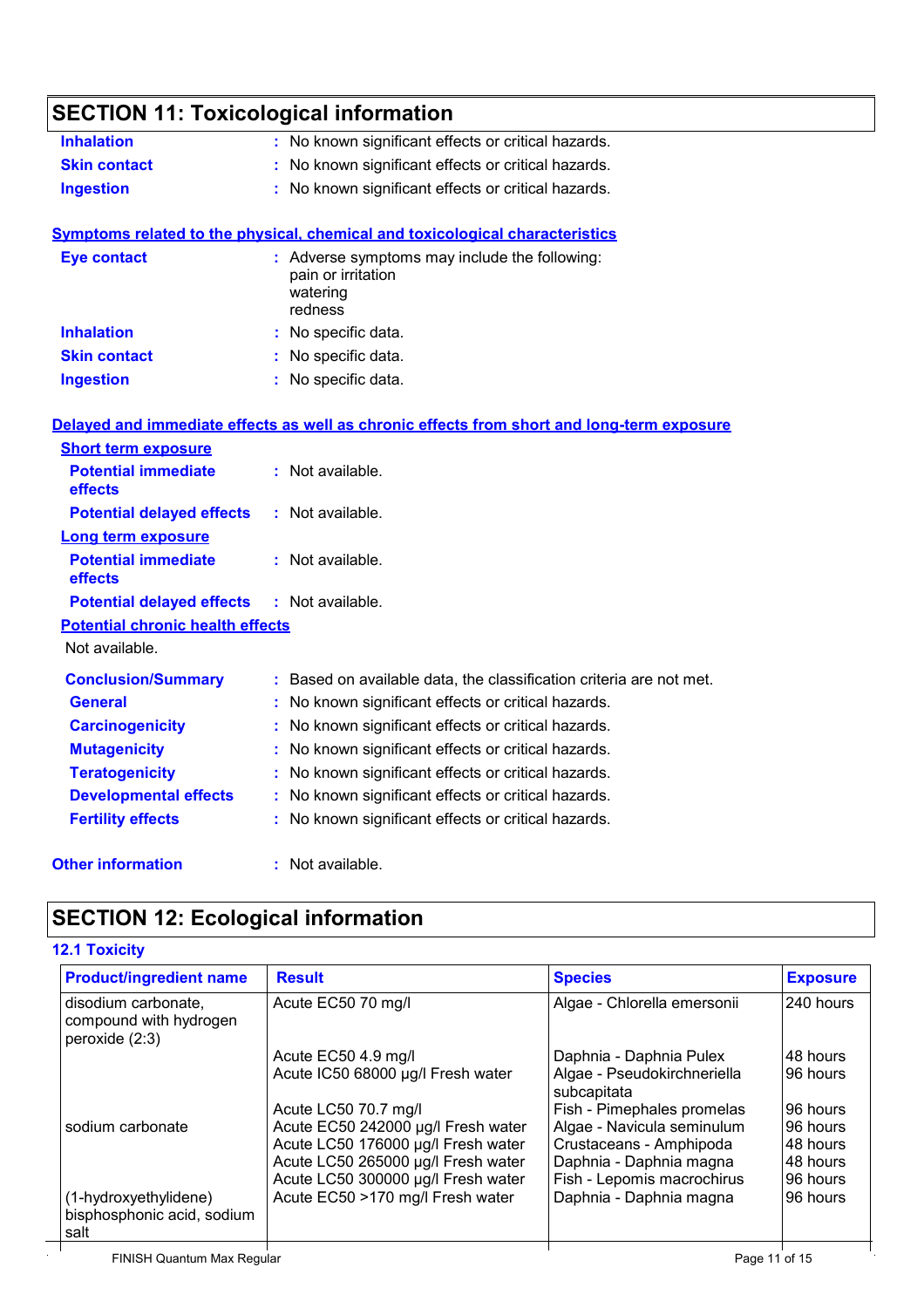# **SECTION 12: Ecological information**

|                   | Acute LC50 >100 mg/l Fresh water     | Fish - Salmo gairdneri - Adult | 96 hours |
|-------------------|--------------------------------------|--------------------------------|----------|
| subtilisin        | Acute EC50 23.78 mg/l Fresh water    | Crustaceans - Ceriodaphnia     | 48 hours |
|                   |                                      | dubia - Neonate                |          |
| Alcohols, C12-13, | Acute EC50 460 µg/l Fresh water      | Daphnia - Daphnia magna        | 48 hours |
| ethoxylated       |                                      |                                |          |
|                   |                                      |                                | 96 hours |
|                   | Acute LC50 960 µg/l Fresh water      | Fish - Pimephales promelas     |          |
|                   | Chronic NOEC 320 µg/l Fresh water    | Fish - Pimephales promelas -   | 30 days  |
|                   |                                      | Adult                          |          |
| methanol          | Acute EC50 16.912 mg/l Marine water  | Algae - Ulva pertusa           | 96 hours |
|                   | Acute LC50 2500000 µg/l Marine water | Crustaceans - Crangon          | 48 hours |
|                   |                                      | crangon - Adult                |          |
|                   | Acute LC50 3289 mg/l Fresh water     | Daphnia - Daphnia magna -      | 48 hours |
|                   |                                      | <b>Neonate</b>                 |          |
|                   |                                      |                                |          |
|                   | Acute LC50 290 mg/l Fresh water      | Fish - Danio rerio - Egg       | 96 hours |
|                   | Chronic NOEC 9.96 mg/l Marine water  | Algae - Ulva pertusa           | 96 hours |
| Alcohols, C12-18, | Acute EC50 0.1 to 1 mg/l             | Aquatic plants                 | 72 hours |
| ethoxylated and   |                                      |                                |          |
| propoxylated      |                                      |                                |          |
|                   |                                      |                                |          |
|                   | Acute EC50 0.1 to 1 mg/l Fresh water | Daphnia                        | 48 hours |
|                   | Acute LC50 0.1 to 1 mg/l Fresh water | Fish - Leuciscus idus          | 96 hours |

#### **12.2 Persistence and degradability**

The surfactant(s) contained in this preparation complies(comply) with the biodegradability criteria as laid down in Regulation (EC) No.648/2004 on detergents. Data to support this assertion are held at the disposal of the competent authorities of the Member States and will be made available to them, at their direct request or at the request of a detergent manufacturer.

No known effect according to our database.

| <b>Product/ingredient name</b>                                           | <b>Aquatic half-life</b> | <b>Photolysis</b> | <b>Biodegradability</b> |
|--------------------------------------------------------------------------|--------------------------|-------------------|-------------------------|
| sodium carbonate<br>Alcohols, C12-18,<br>ethoxylated and<br>propoxylated |                          |                   | l Readilv<br>Readily    |

#### **12.3 Bioaccumulative potential**

| <b>Product/ingredient name</b>                              | $LogP_{ow}$            | <b>BCF</b> | <b>Potential</b> |
|-------------------------------------------------------------|------------------------|------------|------------------|
| (1-hydroxyethylidene)<br>bisphosphonic acid, sodium<br>salt | $-3.5$                 | 71         | l low            |
| subtilisin<br>Alcohols, C12-13,<br>ethoxylated              | $-3.1$<br>2.03 to 5.26 | 232.5      | l low<br>l low   |
| methanol                                                    | $-0.77$                | < 10       | low              |

| <b>12.4 Mobility in soil</b>                     |                  |
|--------------------------------------------------|------------------|
| <b>Soil/water partition</b><br>coefficient (Koc) | : Not available. |
| <b>Mobility</b>                                  | : Not available. |

| 12.5 Results of PBT and vPvB assessment |  |
|-----------------------------------------|--|
|-----------------------------------------|--|

| <b>PBT</b>  | : Not applicable. |
|-------------|-------------------|
| <b>vPvB</b> | : Not applicable. |

**12.6 Other adverse effects** : No known significant effects or critical hazards.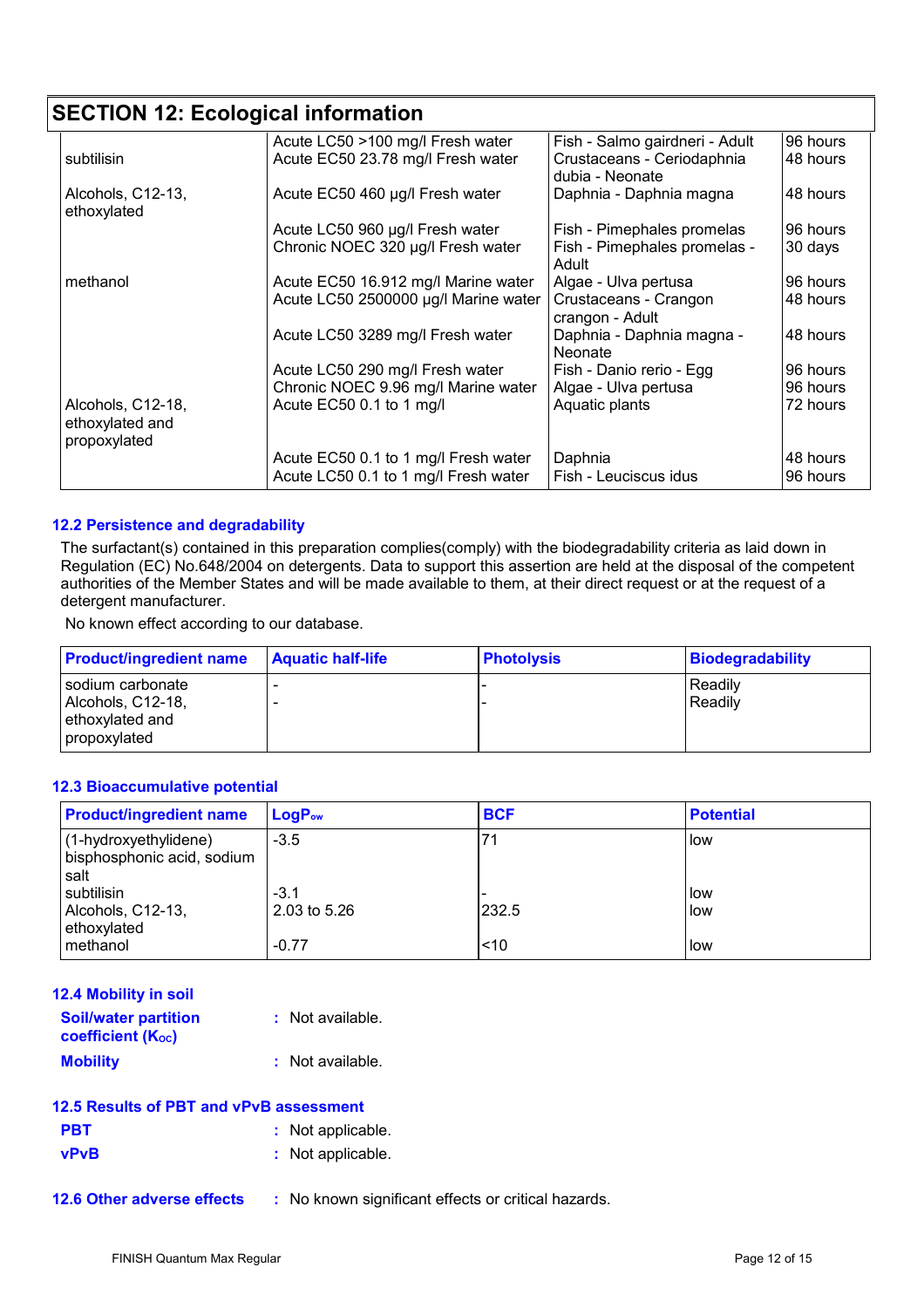# **SECTION 13: Disposal considerations**

The information in this section contains generic advice and guidance. The list of Identified Uses in Section 1 should be consulted for any available use-specific information provided in the Exposure Scenario(s).

#### **13.1 Waste treatment methods**

| <b>Product</b>             |                                                                                                                                                                                                                                                                                                                                                                                                                                                                                                                                                      |
|----------------------------|------------------------------------------------------------------------------------------------------------------------------------------------------------------------------------------------------------------------------------------------------------------------------------------------------------------------------------------------------------------------------------------------------------------------------------------------------------------------------------------------------------------------------------------------------|
| <b>Methods of disposal</b> | : The generation of waste should be avoided or minimised wherever possible.<br>Disposal of this product, solutions and any by-products should at all times comply<br>with the requirements of environmental protection and waste disposal legislation<br>and any regional local authority requirements. Dispose of surplus and non-<br>recyclable products via a licensed waste disposal contractor. Waste should not be<br>disposed of untreated to the sewer unless fully compliant with the requirements of<br>all authorities with jurisdiction. |
| <b>Hazardous waste</b>     | Yes.                                                                                                                                                                                                                                                                                                                                                                                                                                                                                                                                                 |

**European waste catalogue (EWC)**

| <b>Waste code</b>          | <b>Waste designation</b>                                                                                                                                                                                                                                                                                                                     |  |  |  |
|----------------------------|----------------------------------------------------------------------------------------------------------------------------------------------------------------------------------------------------------------------------------------------------------------------------------------------------------------------------------------------|--|--|--|
| 20 01 29*                  | detergents containing hazardous substances                                                                                                                                                                                                                                                                                                   |  |  |  |
| <b>Packaging</b>           |                                                                                                                                                                                                                                                                                                                                              |  |  |  |
| <b>Methods of disposal</b> | : The generation of waste should be avoided or minimised wherever possible. Waste<br>packaging should be recycled. Incineration or landfill should only be considered<br>when recycling is not feasible.                                                                                                                                     |  |  |  |
| <b>Special precautions</b> | : This material and its container must be disposed of in a safe way. Care should be<br>taken when handling emptied containers that have not been cleaned or rinsed out.<br>Empty containers or liners may retain some product residues. Avoid dispersal of<br>spilt material and runoff and contact with soil, waterways, drains and sewers. |  |  |  |

### **SECTION 14: Transport information**

For long distance transport of bulk material or shrunk pallet take into consideration sections 7 and 10.

|                                           | <b>ADR/RID</b>  | <b>ADN</b>      | <b>IMDG</b>     | <b>IATA</b>     |
|-------------------------------------------|-----------------|-----------------|-----------------|-----------------|
| 14.1 UN number                            | Not Regulated.  | Not Regulated.  | Not Regulated.  | Not Regulated.  |
| 14.2 UN proper<br>shipping name           | Not applicable. | Not applicable. | Not applicable. | Not applicable. |
| <b>14.3 Transport</b><br>hazard class(es) | Not available.  | Not available.  | Not available.  | Not available.  |
| 14.4 Packing<br>group                     |                 |                 |                 |                 |
| 14.5<br><b>Environmental</b><br>hazards   | No.             | No.             | No.             | No.             |
| <b>Additional</b><br><i>information</i>   |                 |                 |                 |                 |

**14.6 Special precautions for : user**

**Transport within user's premises:** always transport in closed containers that are upright and secure. Ensure that persons transporting the product know what to do in the event of an accident or spillage.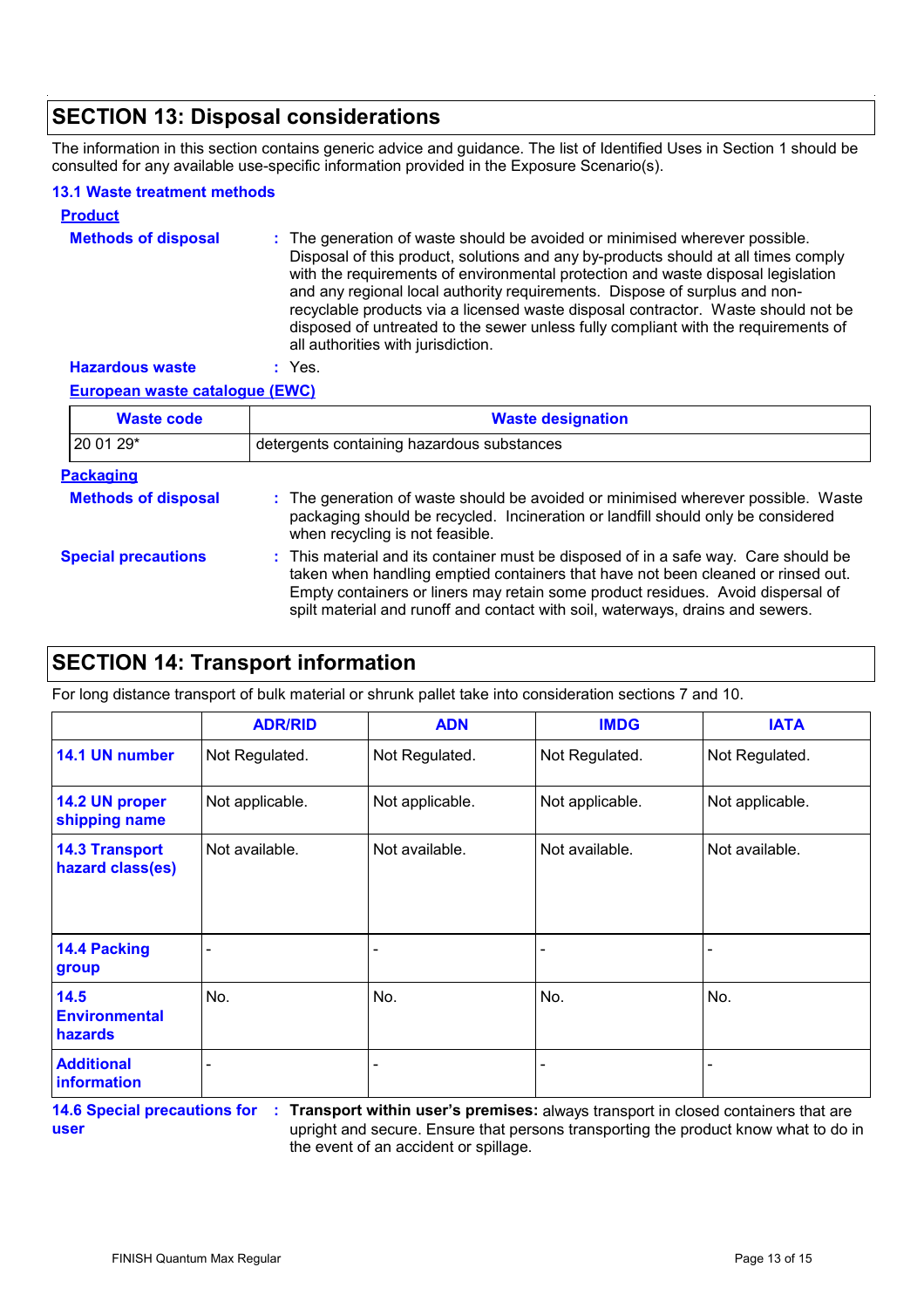| 15.1 Safety, health and environmental regulations/legislation specific for the substance or mixture                                                                 |  |  |
|---------------------------------------------------------------------------------------------------------------------------------------------------------------------|--|--|
| EU Regulation (EC) No. 1907/2006 (REACH)                                                                                                                            |  |  |
| <b>Annex XIV - List of substances subject to authorisation</b>                                                                                                      |  |  |
| <b>Annex XIV</b>                                                                                                                                                    |  |  |
| None of the components are listed.                                                                                                                                  |  |  |
| <b>Substances of very high concern</b>                                                                                                                              |  |  |
| None of the components are listed.                                                                                                                                  |  |  |
| <b>Annex XVII - Restrictions</b><br>: None.<br>on the manufacture,<br>placing on the market<br>and use of certain<br>dangerous substances,<br>mixtures and articles |  |  |
| <b>Other EU regulations</b>                                                                                                                                         |  |  |
| <b>Europe inventory</b><br>: All components are listed or exempted.                                                                                                 |  |  |
| Ozone depleting substances (1005/2009/EU)                                                                                                                           |  |  |
| Not listed.                                                                                                                                                         |  |  |
| Prior Informed Consent (PIC) (649/2012/EU)<br>Not listed.                                                                                                           |  |  |
| <b>Seveso Directive</b>                                                                                                                                             |  |  |
| This product is controlled under the Seveso Directive.                                                                                                              |  |  |
| <b>Named substances</b>                                                                                                                                             |  |  |
| <b>Name</b>                                                                                                                                                         |  |  |
| Methanol                                                                                                                                                            |  |  |
| : No Chemical Safety Assessment has been carried out.<br><b>15.2 Chemical safety</b><br>assessment                                                                  |  |  |

# **SECTION 16: Other information**

 $\nabla$  Indicates information that has changed from previously issued version.

| <b>Abbreviations and</b><br>acronyms | $:$ ATE = Acute Toxicity Estimate<br>CLP = Classification, Labelling and Packaging Regulation [Regulation (EC) No.<br>1272/2008]<br>DMEL = Derived Minimal Effect Level<br>DNEL = Derived No Effect Level<br>EUH statement = CLP-specific Hazard statement<br>PBT = Persistent, Bioaccumulative and Toxic<br>PNEC = Predicted No Effect Concentration<br><b>RRN = REACH Registration Number</b> |
|--------------------------------------|-------------------------------------------------------------------------------------------------------------------------------------------------------------------------------------------------------------------------------------------------------------------------------------------------------------------------------------------------------------------------------------------------|
|                                      | vPvB = Very Persistent and Very Bioaccumulative                                                                                                                                                                                                                                                                                                                                                 |

#### **Procedure used to derive the classification according to Regulation (EC) No. 1272/2008 [CLP/GHS]**

| <b>Classification</b>          | <b>Justification</b> |
|--------------------------------|----------------------|
| $\mathsf{E}$ ye Irrit. 2, H319 | Calculation method   |
|                                |                      |

#### **Full text of abbreviated H statements**